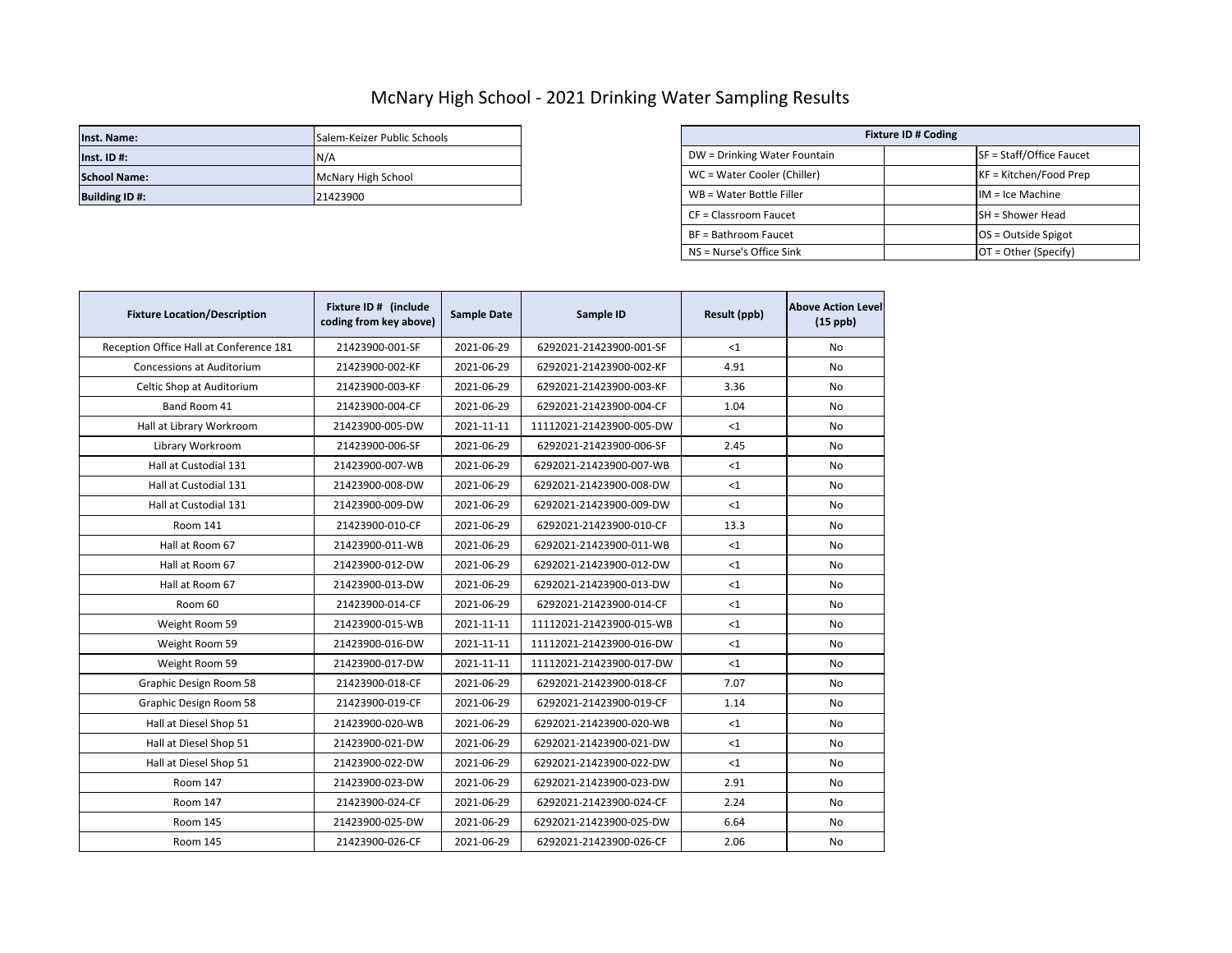| Room 143                          | 21423900-027-DW | 2021-06-29 | 6292021-21423900-027-DW | 4.43     | No |
|-----------------------------------|-----------------|------------|-------------------------|----------|----|
| Room 143                          | 21423900-028-CF | 2021-06-29 | 6292021-21423900-028-CF | 3.73     | No |
| Hall at 143                       | 21423900-029-DW | 2021-06-29 | 6292021-21423900-029-DW | $<$ 1    | No |
| Hall at 143                       | 21423900-030-DW | 2021-06-29 | 6292021-21423900-030-DW | $<$ 1    | No |
| Room 141                          | 21423900-031-DW | 2021-06-29 | 6292021-21423900-031-DW | 5.2      | No |
| Room 141                          | 21423900-032-CF | 2021-06-29 | 6292021-21423900-032-CF | 7.94     | No |
| Hall at Custodial 151             | 21423900-033-DW | 2021-06-29 | 6292021-21423900-033-DW | $<$ 1    | No |
| Hall at Custodial 151             | 21423900-034-DW | 2021-06-29 | 6292021-21423900-034-DW | 1.13     | No |
| Girls Locker Room South           | 21423900-035-DW | 2021-06-29 | 6292021-21423900-035-DW | 6.15     | No |
| Girls Locker Room North - REMOVED | 21423900-036-DW |            |                         |          |    |
| Gym Northeast                     | 21423900-037-DW | 2021-06-29 | 6292021-21423900-037-DW | <1       | No |
| Gym Southwest                     | 21423900-038-DW | 2021-06-29 | 6292021-21423900-038-DW | 1.58     | No |
| Boys Locker Room North Hall       | 21423900-039-DW | 2021-06-29 | 6292021-21423900-039-DW | 4.41     | No |
| Boys Locker Room North Hall       | 21423900-040-DW | 2021-06-29 | 6292021-21423900-040-DW | 5.06     | No |
| Atheltic Office 160               | 21423900-041-IM | 2021-06-29 | 6292021-21423900-041-IM | $<$ 1    | No |
| Atheltic Office 160               | 21423900-042-CF | 2021-06-29 | 6292021-21423900-042-CF | 1.73     | No |
| Room 159                          | 21423900-043-CF | 2021-06-29 | 6292021-21423900-043-CF | $<$ 1    | No |
| Room 159 Food Prep                | 21423900-044-CF | 2021-06-29 | 6292021-21423900-044-CF | $<$ 1    | No |
| Room 159 Wash Sink                | 21423900-045-CF | 2021-06-29 | 6292021-21423900-045-CF | <1       | No |
| Room 159 Wash Sink                | 21423900-046-CF | 2021-06-29 | 6292021-21423900-046-CF | $<$ 1    | No |
| Room 159 Wash Sink                | 21423900-047-CF | 2021-06-29 | 6292021-21423900-047-CF | $\leq$ 1 | No |
| Room 158                          | 21423900-048-CF | 2021-06-29 | 6292021-21423900-048-CF | $<$ 1    | No |
| Room 158                          | 21423900-049-CF | 2021-06-29 | 6292021-21423900-049-CF | $<$ 1    | No |
| Room 158                          | 21423900-050-CF | 2021-06-29 | 6292021-21423900-050-CF | $<$ 1    | No |
| Room 158                          | 21423900-051-CF | 2021-06-29 | 6292021-21423900-051-CF | $<$ 1    | No |
| <b>Room 158</b>                   | 21423900-052-IM | 2021-06-29 | 6292021-21423900-052-IM | <1       | No |
| Room 158                          | 21423900-053-CF | 2021-06-29 | 6292021-21423900-053-CF | $<$ 1    | No |
| <b>Room 158</b>                   | 21423900-054-CF | 2021-06-29 | 6292021-21423900-054-CF | <1       | No |
| Room 158                          | 21423900-055-CF | 2021-06-29 | 6292021-21423900-055-CF | 1.42     | No |
| Hall at Cafeteria                 | 21423900-056-DW | 2022-02-02 | 222022-21423900-056-DW  | 1.3      | No |
| Cafeteria                         | 21423900-057-DW | 2021-06-29 | 6292021-21423900-057-DW | $<$ 1    | No |
| Cafeteria                         | 21423900-058-DW | 2021-06-29 | 6292021-21423900-058-DW | $<$ 1    | No |
| Cafeteria                         | 21423900-059-WB | 2021-06-29 | 6292021-21423900-059-WB | $\leq 1$ | No |
| Kitchen North Section             | 21423900-060-KF | 2021-06-29 | 6292021-21423900-060-KF | 6.23     | No |
| Kitchen North Section             | 21423900-061-KF | 2021-06-29 | 6292021-21423900-061-KF | 1.1      | No |
| Kitchen North Section             | 21423900-062-KF | 2021-06-29 | 6292021-21423900-062-KF | 1.22     | No |
| Kitchen North Section             | 21423900-063-IM | 2021-06-29 | 6292021-21423900-063-IM | $<$ 1    | No |
| Kitchen Southeast Section         | 21423900-064-KF | 2021-06-29 | 6292021-21423900-064-KF | $<$ 1    | No |
| Kitchen Southeast Section         | 21423900-065-KF | 2021-06-29 | 6292021-21423900-065-KF | 2.4      | No |
|                                   |                 |            |                         |          |    |